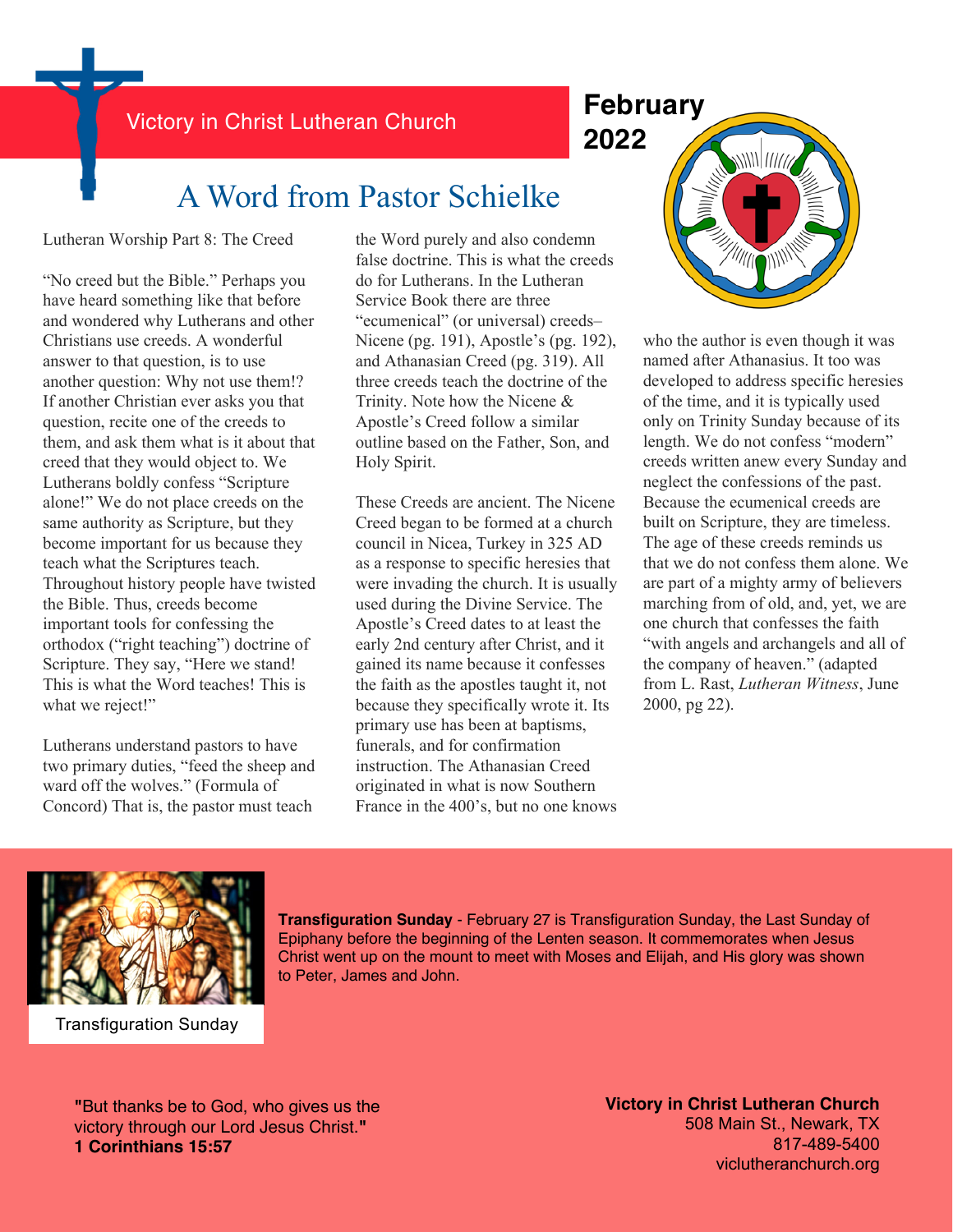## **<sup>2022</sup>** Victory in Christ Lutheran Church

**February** 



**The Augsburg Confession -** Below is the Twenty-third article of the Augsburg Confession. These are what we believe and confess as a Lutheran congregation.

#### **Article XXIII - Of the Marriage of Priests**

 $\frac{1}{2}$  There has been common complaint concerning the examples of priests who were not chaste.

 $2$  For that reason also Pope Pius is reported to have said that there were certain causes why marriage was taken away from priests, but that there were far weightier ones why it ought to be given back; for so Platina writes.

 $\frac{3}{2}$  Since, therefore, our priests were desirous to avoid these open scandals, they married wives, and taught that it was lawful for them to contract matrimony. First, because

<sup>4</sup> Paul says, [1 Cor. 7:2,](https://biblia.com/bible/esv/1%20Cor.%207.2%22%20%5Ct%20%22_blank)[9:](https://biblia.com/bible/esv/1%20Cor%207.9%22%20%5Ct%20%22_blank) To avoid fornication, let every man have his own wife. Also: It is better to marry than to burn. Secondly

[5 C](https://boc.confident.faith/ac-xxiii-0005%22%20%5Ct%20%22_blank)hrist says, [Matt. 19:11:](https://biblia.com/bible/esv/Matt.%2019.11%22%20%5Ct%20%22_blank) All men cannot receive this saying, where He teaches that not all men are fit to lead a single life; for God created man for procreation, [Gen. 1:28.](https://biblia.com/bible/esv/Gen.%201.28%22%20%5Ct%20%22_blank)

 $6$  Nor is it in man's power, without a singular gift and work of God, to alter this creation. [For it is manifest, and many have confessed that no good, honest, chaste life, no Christian, sincere, upright conduct has resulted (from the attempt), but a horrible, fearful unrest and torment of conscience has been felt by many until the end.] Therefore,

 $\frac{7}{2}$  those who are not fit to lead a single life ought to

[8 c](https://boc.confident.faith/ac-xxiii-0008%22%20%5Ct%20%22_blank)ontract matrimony. For no man's law, no vow, can annul the commandment and ordinance of God. For these reasons

 $\frac{9}{2}$  the priests teach that it is lawful for them to marry wives.

 $\frac{10}{11}$  It is also evident that in the ancient Church priests were married men.

 $\frac{11}{11}$  For Paul says, [1 Tim. 3:2](https://biblia.com/bible/esv/1%20Tim.%203.2%22%20%5Ct%20%22_blank), that a bishop should be chosen who is the husband of one wife.

 $12$  And in Germany, four hundred years ago for the first time, the priests were violently compelled to lead a single life, who indeed offered such resistance that the Archbishop of Mayence, when about to publish the Pope's decree concerning this matter, was almost killed in the tumult raised by the enraged priests.

 $\frac{13}{2}$  And so harsh was the dealing in the matter that not only were marriages forbidden for the future, but also existing marriages were torn asunder, contrary to all laws, divine and human, contrary even to the Canons themselves, made not only by the Popes, but by most celebrated Synods. [Moreover, many Godfearing and intelligent people in high station are known frequently to have expressed misgivings that such enforced celibacy and depriving men of marriage (which God Himself has instituted and left free to men) has never produced any good results, but has brought on many great and evil vices and much iniquity.<sup>1</sup>

<sup>14</sup> Seeing also that, as the world is aging, man's nature is gradually growing weaker, it is well to guard that no more vices steal into Germany.

[15 F](https://boc.confident.faith/ac-xxiii-0015%22%20%5Ct%20%22_blank)urthermore, God ordained marriage to be a help against human infirmity.

<sup>16</sup> The Canons themselves say that the old rigor ought now and then, in the latter times, to be relaxed because of the weakness of men; which it is to be wished were done also in this matter.

 $\frac{17}{2}$  And it is to be expected that the churches shall at some time lack pastors if marriage is any longer forbidden.

 $\frac{18}{18}$  But while the commandment of God is in force, while the custom of the Church is well known, while impure celibacy causes many scandals, adulteries, and other crimes deserving the punishments of just magistrates, yet it is a marvelous thing that in nothing is more cruelty exercised than against

 $\frac{19}{2}$  the marriage of priests. God has given commandment to honor marriage. By the laws of all

[20 w](https://boc.confident.faith/ac-xxiii-0020%22%20%5Ct%20%22_blank)ell-ordered commonwealths, even among the heathen, marriage is most highly honored.

<sup>21</sup> But now men, and that, priests, are cruelly put to death, contrary to the intent of the Canons, for no other cause than

 $\frac{22}{2}$  marriage. Paul, in [1 Tim. 4:3](https://biblia.com/bible/esv/1%20Tim.%204.3%22%20%5Ct%20%22_blank), calls that a doctrine of devils which forbids marriage.

[23 T](https://boc.confident.faith/ac-xxiii-0023%22%20%5Ct%20%22_blank)his may now be readily understood when the law against marriage is maintained by such penalties.

 $\frac{24}{1}$  But as no law of man can annul the commandment of God, so neither can it be done by any vow.

[25 A](https://boc.confident.faith/ac-xxiii-0025%22%20%5Ct%20%22_blank)ccordingly, Cyprian also advises that women who do not keep the chastity they have promised should marry. His words are these (Book I, Epistle XI): But if they be unwilling or unable to persevere, it is better for them to marry than to fall into the fire by their lusts; they should certainly give no offense to their brethren and sisters.

[26 A](https://boc.confident.faith/ac-xxiii-0026%22%20%5Ct%20%22_blank)nd even the Canons show some leniency toward those who have taken vows before the proper age, as heretofore has generally been the case.

**Victory in Christ Lutheran Church**  February 2022

**"**But thanks be to God, who gives us the victory through our Lord Jesus Christ.**" 1 Corinthians 15:57**



**Victory in Christ Lutheran Church** 508 Main Street Newark, Texas 817-489-5400 viclutheranchurch.org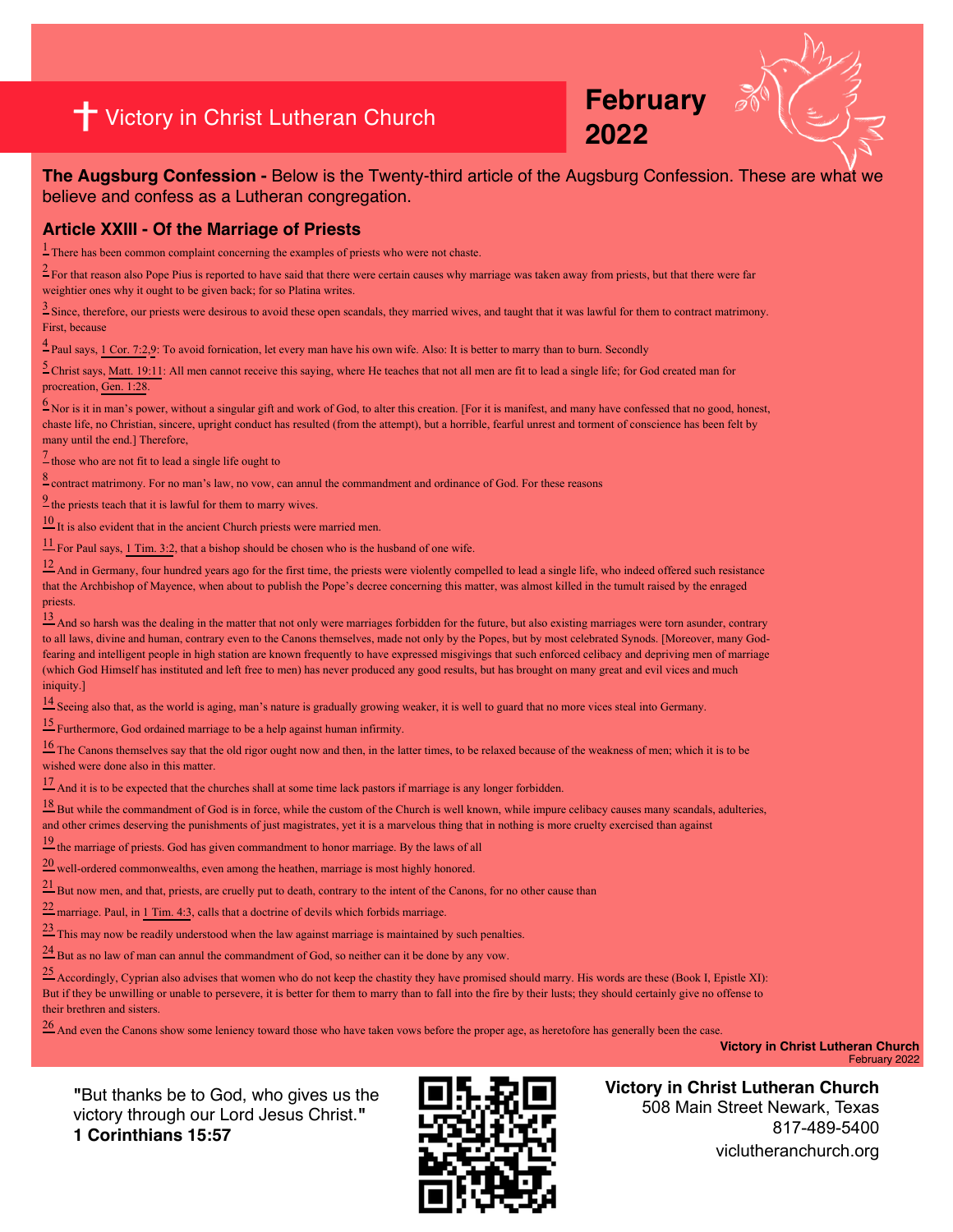### Victory in Christ Lutheran Church

### **February 2022**

| Sunday                                                                              | Monday         | Tuesday                                          | Wednesday      | Thursday | Friday                  | Saturday                             |
|-------------------------------------------------------------------------------------|----------------|--------------------------------------------------|----------------|----------|-------------------------|--------------------------------------|
|                                                                                     |                | $\mathbf{1}$<br>Women's Bible Study<br>1:00 p.m. | $\overline{2}$ | 3        | $\overline{\mathbf{4}}$ | 5<br>Men's Bible Study<br>8:30 a.m.  |
| 6<br>Divine Service 10 a.m<br>Bible Study / Sunday<br>School 11 a.m.<br>Lunch noon  | $\overline{7}$ | 8<br>Women's Bible Study<br>1:00 p.m.            | 9              | 10       | 11                      | 12                                   |
| 13<br>Divine Service 10 a.m<br>Bible Study / Sunday<br>School 11 a.m.<br>Lunch noon | 14             | 15<br>Women's Bible Study<br>1:00 p.m.           | 16             | 17       | 18                      | 19<br>Men's Bible Study<br>8:30 a.m. |
| 20<br>Divine Service 10 a.m<br>Bible Study / Sunday<br>School 11 a.m.<br>Lunch noon | 21             | 22<br>Women's Bible Study<br>1:00 p.m.           | 23             | 24       | 25                      | 28                                   |
| 27<br>Divine Service 10 a.m<br>Bible Study / Sunday<br>School 11 a.m.<br>Lunch noon | 28             |                                                  |                |          |                         |                                      |

## VIC Happenings

**Transfiguration Sunday** - The last Sunday of Epiphany is Transfiguration Sunday. It commemorates when our Lord Jesus Christ went to the mountain to meet with Elijah and Moses, and His glory is seen by Peter, James, and John. This service occurs on the last Sunday before Lent.

**Every Member Visits** - Pastor Schielke is making his way around to visit every member of VIC. Please send him an email of your available date and time or sign up on the sheet on the bulletin board in the hallway.

**"**But thanks be to God, who gives us the victory through our Lord Jesus Christ.**" 1 Corinthians 15:57**



**Victory in Christ Lutheran Church** 508 Main Street Newark, Texas 817-489-5400 viclutheranchurch.org